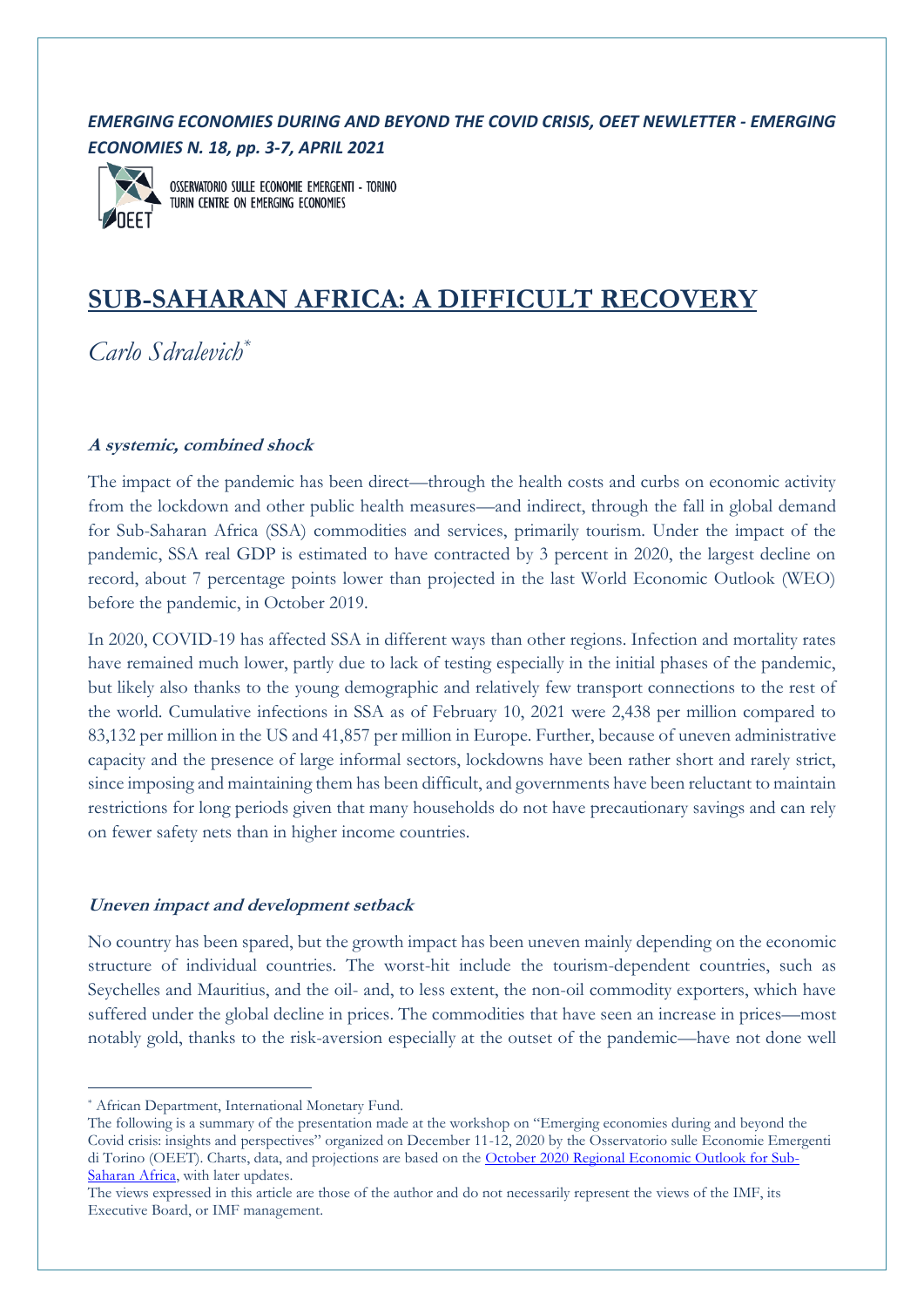enough to reverse the overall decline in terms of trade. In contrast, countries with a diversified economy, such as Rwanda and Cote d'Ivoire, have managed to achieve low but positive growth last year.



**Figure 1. Real GDP growth below expectations (percentage points)**

*Source: IMF, World Economic Outlook and IMF staff calculations.* Source: IMF, World Economic Outlook and IMF staff calculations.

*Note: Blue bars represent the real GDP growth; yellow dots represent the projections of the real GDP growth for 2020 estimated by IMF World Economic Outlook before the pandemic outbreak.*

Capital flows also suffered: FDI to SSA is estimated to have declined by more than 20 percent compared to 2019, and market-access countries have seen net outflow of portfolio investment of more than a USD 20 billion net outflow or 1 percent of SSA GDP, particularly acute in the first phase of the crisis, before the global liquidity injection by reserve currency central banks.

When mapped to years of income gains, the per-capita income loss in 2020 translates in a slide backward by more than six years for about 50 percent of the SSA population (Figure 2).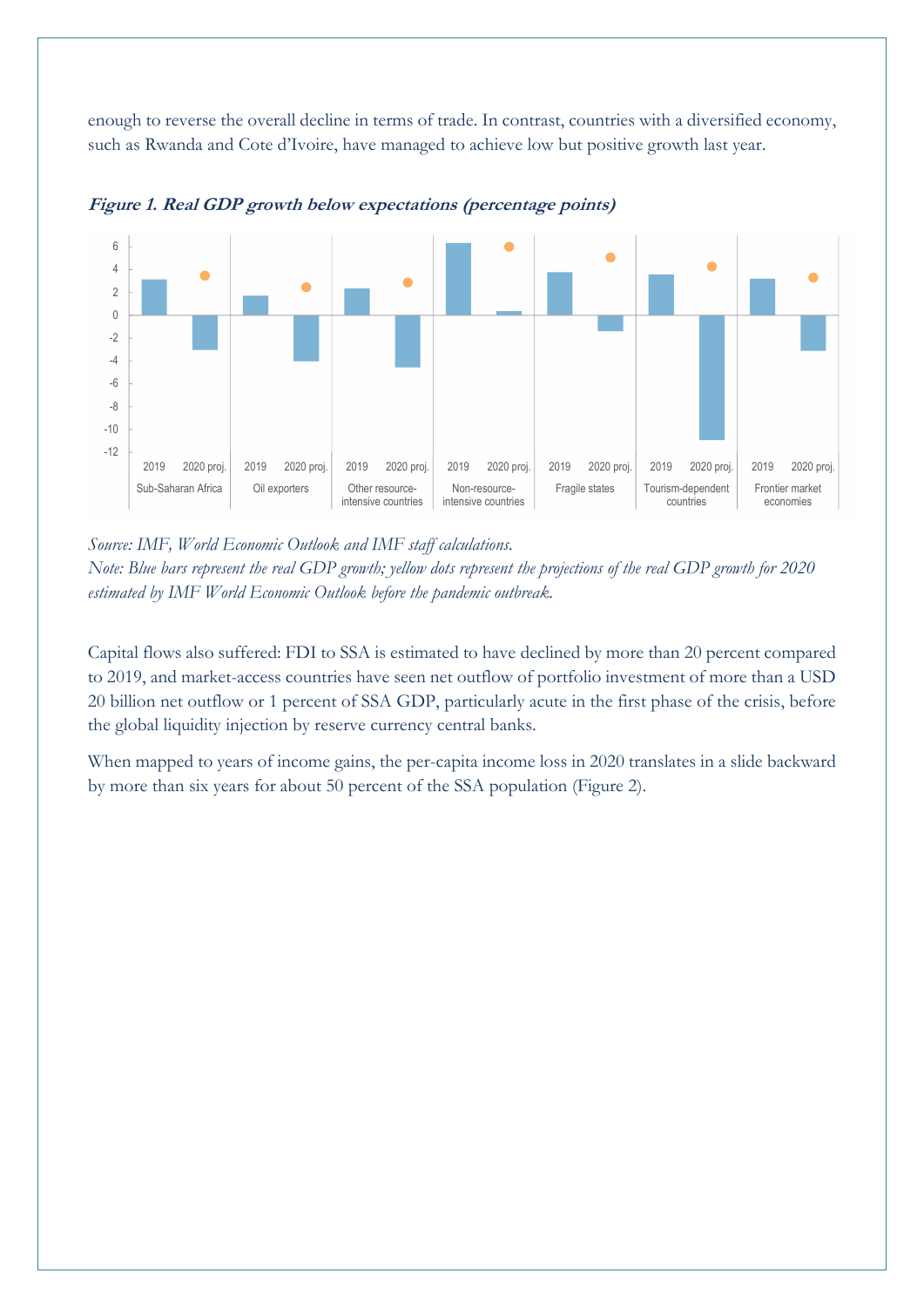



*Source: IMF, World Economic Outlook and IMF staff calculations.* Sources: IMF, World Economic Outlook and IMF staff calculations. Note: Each circle is proportional to the size of the population. The y-axis represents the number of years of per-capita income *that was wiped out in 2020.*

## **Long, risky recovery ahead**

The IMF foresees a long and uneven recovery for SSA countries in the years ahead. On average, SSA countries' real income is expected to return to 2019 levels only in 2022. The upturn is likely to take longer for some groups of countries, particularly oil exporters and natural resource-intensive economies.

This broadly V-shaped recovery, however, is subject to large uncertainties. The biggest relates to the evolution of the pandemic. In this regard, the outlook has become much more complex than how it appeared at the end of 2020. The pandemic may continue to depress the global economy if new, more infectious variants become dominant, and hold back the recovery in demand for SSA exports and capital flows to the region. In SSA, a second wave is hitting countries hard, with the number of infections in many countries higher than the peak in the spring of last year. Even if fatality rates remain relatively low, compared to other Emerging Markets and Developing Economies (EMDEs) and Advanced Economies (AEs), health facilities have been under pressure, and some governments are reintroducing restrictions (even though not full-blown lockdowns) and enforcing social distancing behaviors. Furthermore, the timeline of the region's exit from the health crisis has become more uncertain as it is now clear that LICs will substantially lag other countries in the roll-out of vaccination campaign. This is due to a number of reasons, primarily the rationing out from the initial production of the vaccines because of the prepurchase strategy extensively adopted by advanced economies, but also difficulties in mobilizing the financing necessary to purchase enough vaccines to cover most of the population and achieve herd immunity. The COVAX initiative, for example, subsidizes only the coverage of 20 percent of the population in eligible countries, and while it will facilitate the procurement of vaccines to reach 60 percent, the cost of the additional coverage rests with national budgets.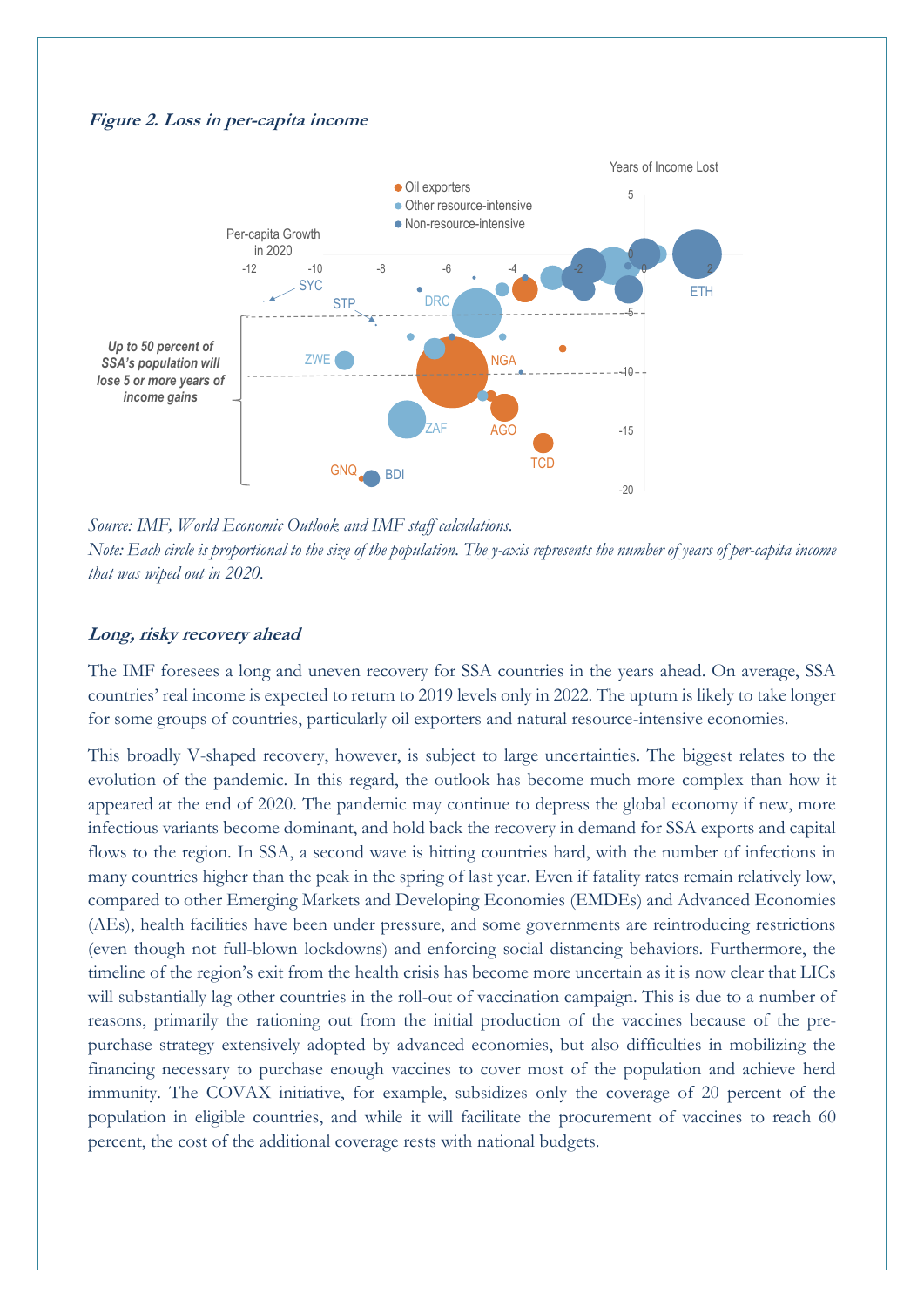#### **Countercyclical policies**

SSA countries' ability to put in place a strong fiscal response to counteract the growth shock of the pandemic has been smaller than in advanced economies given the lack of fiscal space and budget financing—reflected in a significantly more limited scaling up of government spending and deficits. In 2020, SSA countries on average were estimated to have increased government deficits by 3 percentage points of GDP, compared to double that amount in non-SSA emerging and developing countries, and three times for AEs (Figure 3).

#### **Figure 3. Fiscal Balance and public debt, 2018-22**



*Source: IMF, World Economic Outlook and IMF staff calculations.* Source: IMF, World Economic Outlook and IMF staff calculations.

In addition, many SSA countries were already suffering from high levels of public debt and debt vulnerabilities even before the pandemic, as underlined by the rising numbers of countries at high risk of debt distress or in debt distress based on the joint World Bank-IMF Debt Sustainability Framework, which has surged from eight in 2015 to 17 by end-2020. The large increase in government deficits to tackle the pandemic further exacerbated these debt vulnerabilities. Governments must now strike a difficult balance between maintaining targeted support to the economy and social protection to help the poor, while gradually bringing government deficits in line with a more sustainable medium-term fiscal path that can reduce debt vulnerabilities.